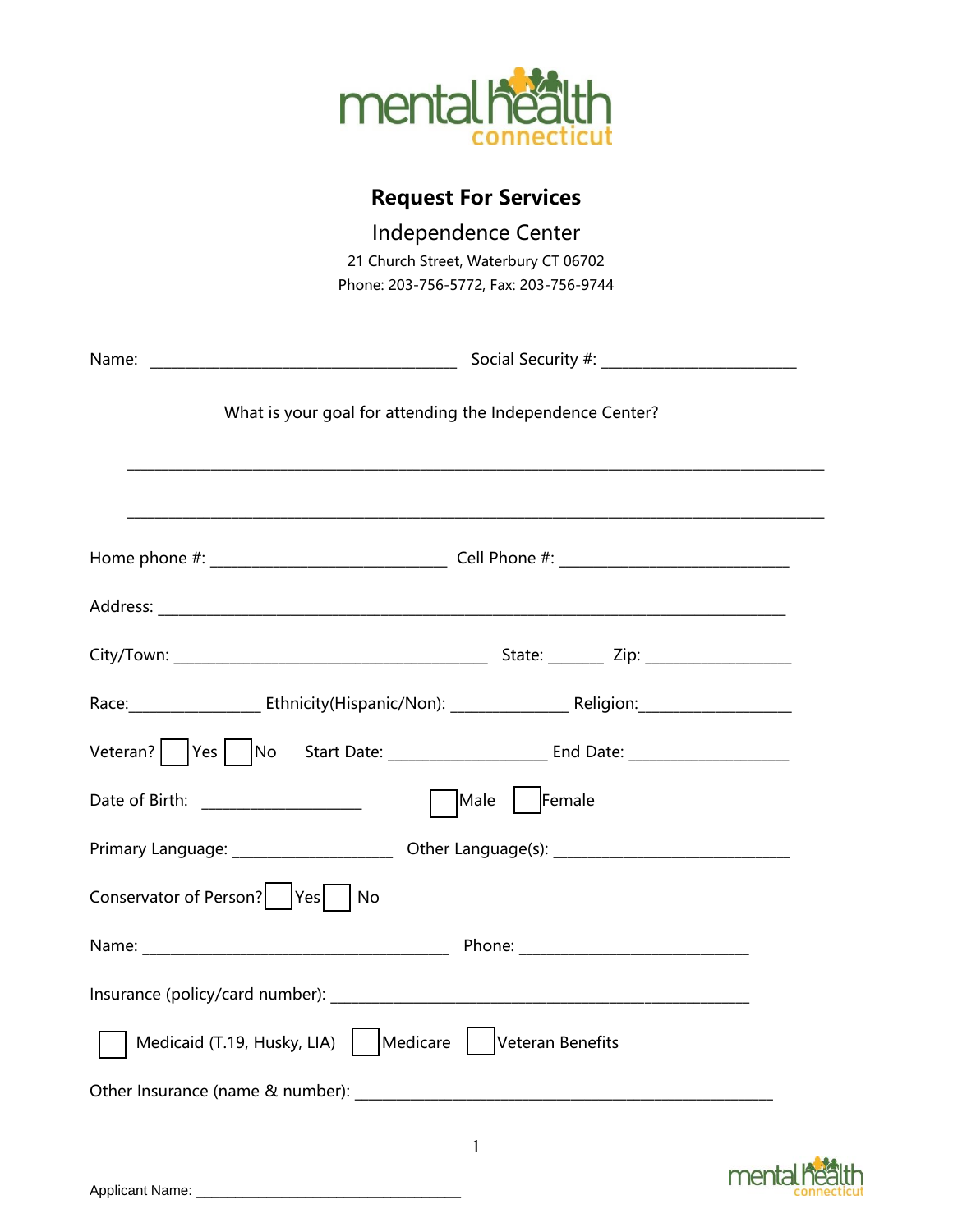| Income from Work: SSI:                                                                               |                                      | SSDI: SNAP:              |  |
|------------------------------------------------------------------------------------------------------|--------------------------------------|--------------------------|--|
|                                                                                                      |                                      |                          |  |
| Have you ever been arrested and/or convicted of a crime? $ $  Yes  <br>Please explain the situation. |                                      | No If yes, how long ago? |  |
|                                                                                                      |                                      |                          |  |
|                                                                                                      |                                      |                          |  |
| Do you have any legal charges pending?                                                               | Yes       No If yes, Please explain: |                          |  |

 $\mathcal{L}_\mathcal{L} = \mathcal{L}_\mathcal{L} = \mathcal{L}_\mathcal{L} = \mathcal{L}_\mathcal{L} = \mathcal{L}_\mathcal{L} = \mathcal{L}_\mathcal{L} = \mathcal{L}_\mathcal{L} = \mathcal{L}_\mathcal{L} = \mathcal{L}_\mathcal{L} = \mathcal{L}_\mathcal{L} = \mathcal{L}_\mathcal{L} = \mathcal{L}_\mathcal{L} = \mathcal{L}_\mathcal{L} = \mathcal{L}_\mathcal{L} = \mathcal{L}_\mathcal{L} = \mathcal{L}_\mathcal{L} = \mathcal{L}_\mathcal{L}$ 

| # IN HOUSEHOLD        |                | <b>INCOME RANGE</b> | <b>INCOME RANGE</b> |  |
|-----------------------|----------------|---------------------|---------------------|--|
| Single Adult          |                | \$0-\$11,880        | \$11,881-\$26,088   |  |
| <b>Married Couple</b> | $\overline{2}$ | $$0-$16,020$        | \$16,021-\$34,812   |  |
| 1 Adult, 1 Child      | 2              | \$0-\$16,020        | \$16,021-\$44,238   |  |
| 1 Adult 2 Children    | 3              | $$0 - $20,160$      | \$20,161-\$45,215   |  |
| 1 Adult, 3 Children   | 4              | $$0 - $24,300$      | \$24,301-\$46,119   |  |
| 1 Adult, 4 Children   | 5              | \$0-\$28,440        | \$28,441-\$47,041   |  |
| 2 Adults, 2 Children  | $\overline{4}$ | \$0-\$24,300        | \$24,301-\$73,716   |  |
| 2 Adults, 3 Children  | 5              | \$0-\$28,440        | \$28,441-\$75,190   |  |
| 2 Adults, 4 Children  | 6              | \$0-\$32,580        | \$32,581-\$76,694   |  |
| Other                 |                |                     |                     |  |
| Not Verified          |                |                     |                     |  |

# Are you in treatment at this time?

| NO               | YES (if yes, please list below) |
|------------------|---------------------------------|
| Name of Provider | Type of Service                 |
|                  |                                 |
|                  |                                 |
|                  |                                 |

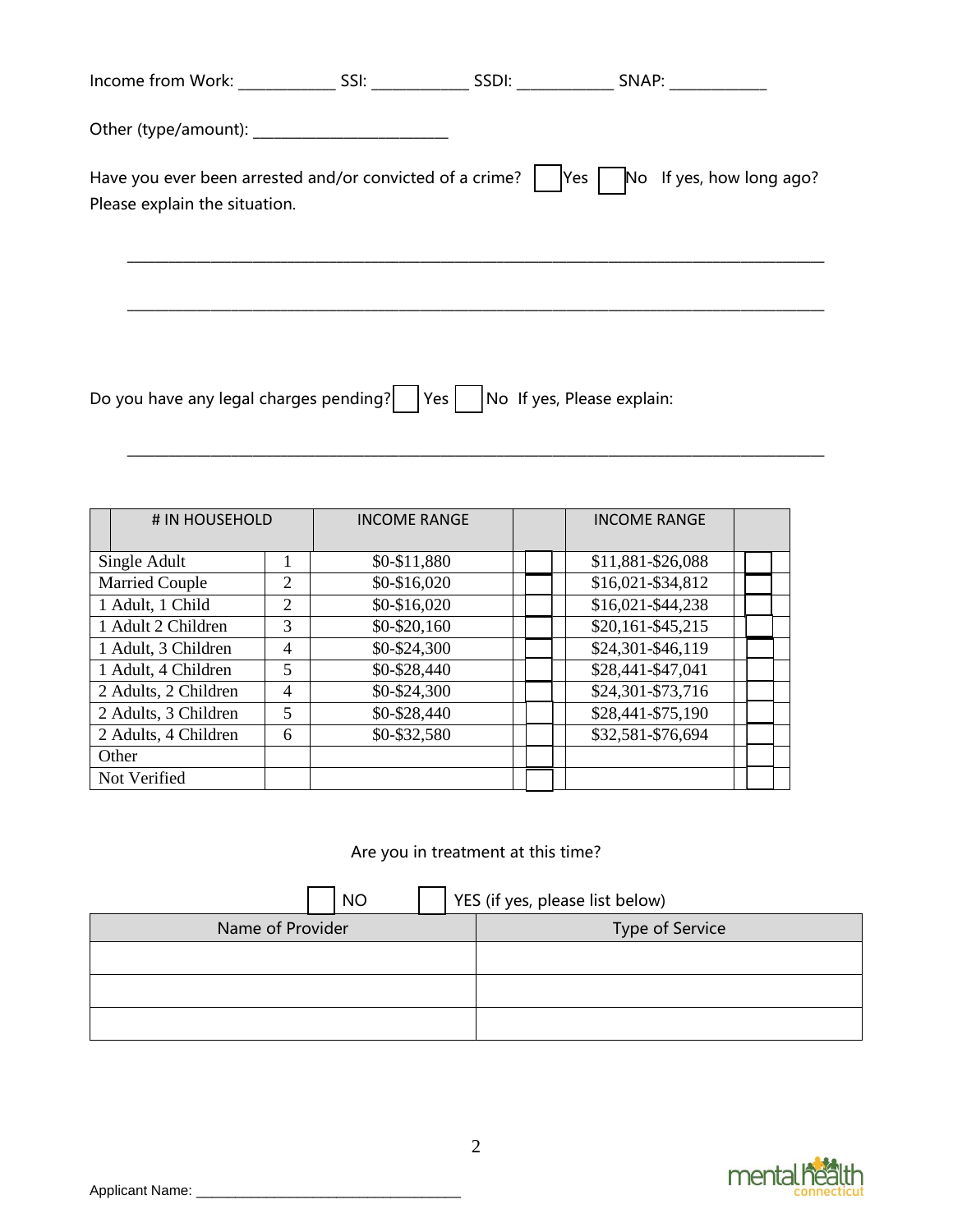Additional Services Received (If applicable):

|                             |                     | $\sim$ $\sim$ $\sim$ |              |
|-----------------------------|---------------------|----------------------|--------------|
| Type of Service             | <b>Contact Name</b> | <b>Agency Name</b>   | Phone number |
| Case Manager                |                     |                      |              |
| <b>Residential Provider</b> |                     |                      |              |
|                             |                     |                      |              |
|                             |                     |                      |              |
|                             |                     |                      |              |

I wish to be considered for services.

I understand that Mental Health Connecticut Independence Center may gather additional information regarding my mental health history (if applicable).

Applicant Signature: \_\_\_\_\_\_\_\_\_\_\_\_\_\_\_\_\_\_\_\_\_\_\_\_\_\_\_\_\_\_\_\_\_\_\_\_ Date: \_\_\_\_\_\_\_\_\_\_\_\_\_\_\_\_

Conservator Signature (if applicable): <br>
Date: Date: Date: 2014

## **Part 2 - To Be Completed By Referring Clinician**

Current Diagnoses:

| <b>Diagnoses</b>         | Name of Condition with ICD-10 Code                                              |           |
|--------------------------|---------------------------------------------------------------------------------|-----------|
| <b>Behavioral Health</b> |                                                                                 |           |
| Medical                  |                                                                                 |           |
| Psycho-Social &          |                                                                                 |           |
| Environmental            |                                                                                 |           |
| MGAF (current)           |                                                                                 |           |
|                          | Does the Client currently use medication for the treatment of a mental illness? | Yes<br>No |

If "Yes", please list: Does the Client currently use street drugs or alcohol?  $\begin{vmatrix} \n\end{vmatrix}$   $\begin{vmatrix} \n\end{vmatrix}$   $\begin{vmatrix} \n\end{vmatrix}$   $\begin{vmatrix} \n\end{vmatrix}$   $\begin{vmatrix} \n\end{vmatrix}$   $\begin{vmatrix} \n\end{vmatrix}$   $\begin{vmatrix} \n\end{vmatrix}$   $\begin{vmatrix} \n\end{vmatrix}$   $\begin{vmatrix} \n\end{vmatrix}$   $\begin{vmatrix} \n\end{vm$ 

If yes, what type(s):  $\blacksquare$